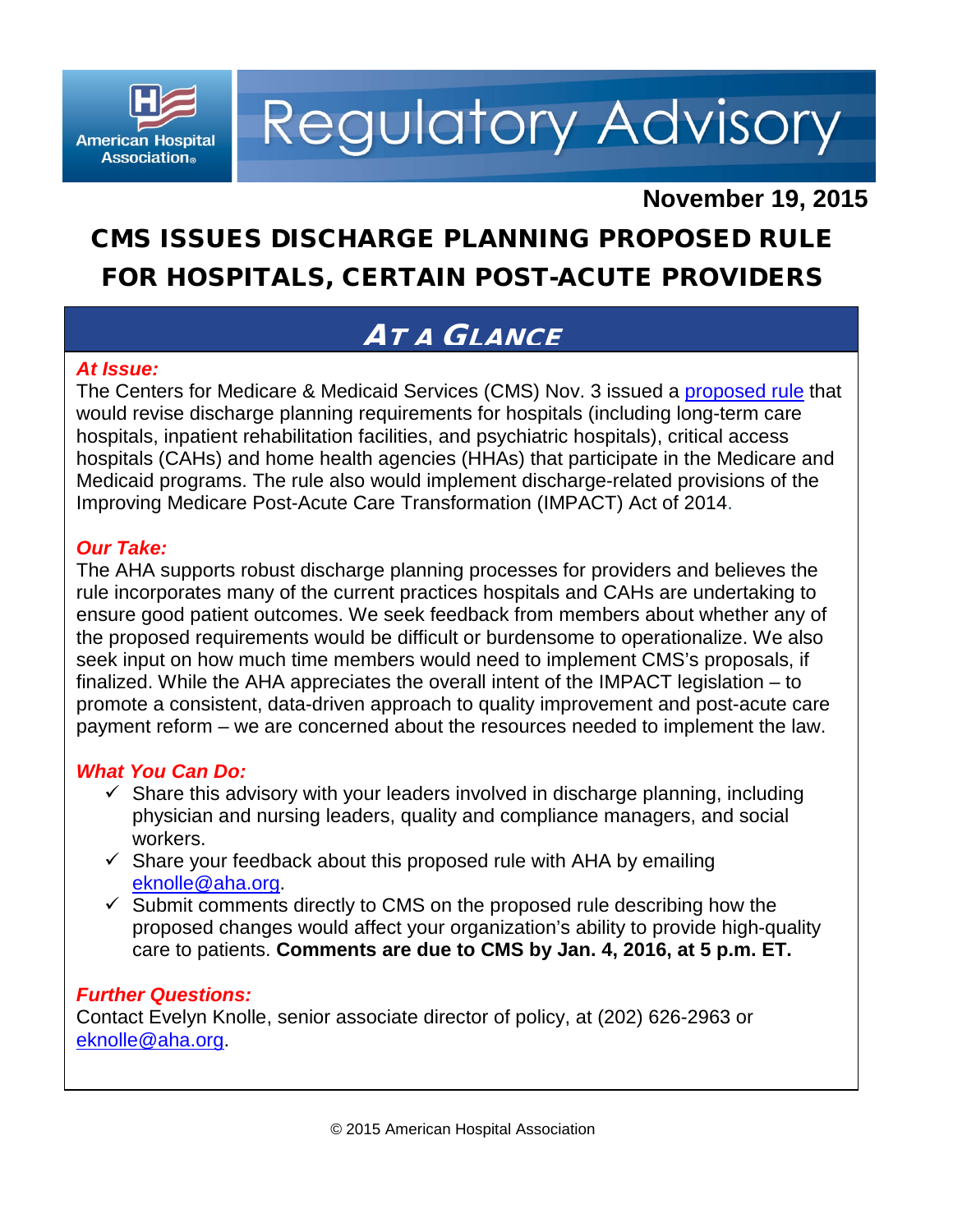

**Regulatory Advisory** 

## **November 19, 2015**

## CMS ISSUES DISCHARGE PLANNING PROPOSED RULE FOR HOSPITALS, CERTAIN POST-ACUTE PROVIDERS

### *BACKGROUND*

The Centers for Medicare & Medicaid Services (CMS) Nov. 3 issued a [proposed](http://www.gpo.gov/fdsys/pkg/FR-2015-11-03/pdf/2015-27840.pdf)  [rule](http://www.gpo.gov/fdsys/pkg/FR-2015-11-03/pdf/2015-27840.pdf) that would revise discharge planning requirements for hospitals (including long-term care hospitals (LTCHs), inpatient rehabilitation facilities (IRFs), and psychiatric hospitals), critical access hospitals (CAHs) and home health agencies (HHAs) that participate in the Medicare and Medicaid programs. In addition, the rule implements discharge-related provisions of the Improving Medicare Post-Acute Care Transformation (IMPACT) Act of 2014 for all three providers. According to CMS, the discharge planning requirements for hospitals have not been updated since 2004. The proposed rule incorporates numerous best practices, stresses the importance of focusing on the needs of psychiatric and behavioral health patients, and emphasizes patient and family/caregiver engagement throughout the discharge planning process.

### *AT ISSUE*

Below we describe the proposed requirements for hospitals and CAHs, which are almost identical. The proposed requirements for HHAs are discussed starting on page six.

#### *Proposed Requirements for Hospitals and CAHs*

Discharge plans. In the proposed rule, hospitals and CAHs would be required to create discharge plans for all inpatients as well as some outpatients, including observation patients; same-day patients receiving anesthesia or moderate sedation; emergency department patients identified by emergency department practitioners as needing a discharge plan; and other categories of outpatients recommended by the medical staff and specified in the hospital's/CAH's discharge planning policies approved by the governing body. The discharge planning process would need to address the patient's goals, needs and treatment preferences, as well as prepare patients and their caregivers to be active partners/participants in post-discharge care. It also would need to focus on ensuring effective transitions and reducing the factors leading to preventable readmissions. CMS emphasizes that providers must take reasonable steps to provide individuals with limited English proficiency or physical, mental, or cognitive and intellectual disabilities "meaningful access to the discharge planning process."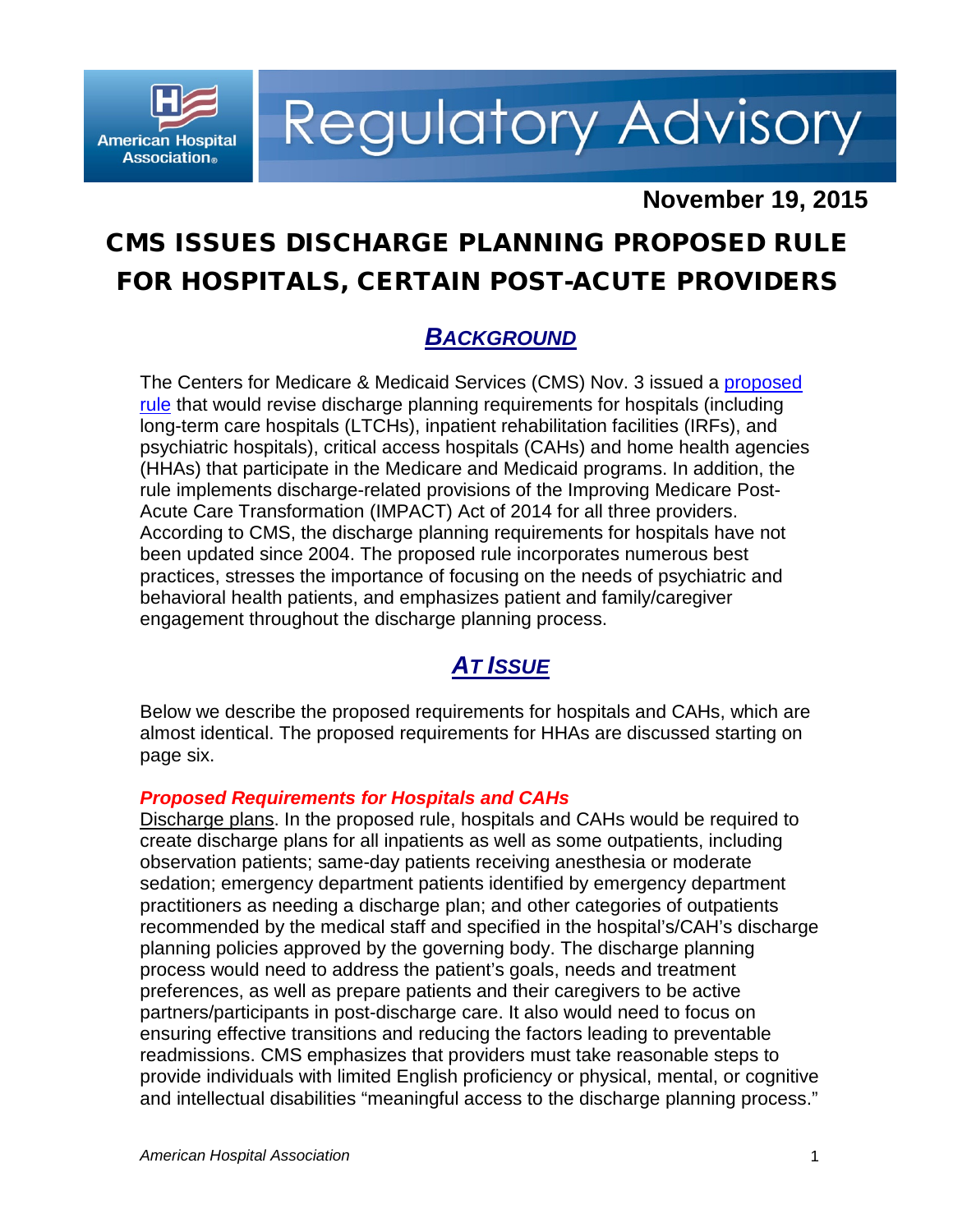Discharge planning policies. CMS proposes that written discharge planning policies and procedures be developed with input from the medical staff (or for CAHs, the professional health care staff), nursing leadership and other relevant departments. The policies and procedures must be reviewed and approved by the governing body or, for CAHs, either the governing body or responsible individual.

Timing. Hospitals and CAHs would have to begin to identify discharge needs for patients within 24 hours after admission/registration; regularly re-evaluate a patient's condition to identify necessary modifications of the discharge plan; and complete the discharge planning process in a timely manner, prior to discharge or transfer. The process must not unduly delay the patient's discharge or transfer, even for patients who stay less than 24 hours. CMS expects appropriate arrangements for post-hospital care to be made before discharge. The agency notes that emergency-level transfers for patients who require a higher level of care would not need a discharge evaluation and plan, though the hospital/CAH would need to send necessary information with the patient.

Persons involved in the evaluation and development of the plan. A registered nurse, social worker or other personnel qualified in accordance with the hospital's/CAH's discharge planning policies would need to coordinate the discharge needs evaluation and development of the discharge plan. Further, the practitioner responsible for the care of the patient must be involved in the ongoing process of establishing the patient's goals and treatment preferences that inform the discharge plan. The patient and caregiver/support person also must be involved in the development of the plan and informed of the final plan.

Criteria for the evaluation of discharge needs. CMS outlines numerous factors that must be considered in evaluating discharge needs, such as:

- caregiver/support person and community-based care availability, and the patient's or caregiver's/support person's capability to perform required care;
- follow-up care from a community-based provider, care from post-acute care facilities, or, in the case of a patient admitted from a long-term care or other residential facility, care in that setting;
- admitting diagnosis or reason for registration;
- relevant co-morbidities and past medical and surgical history;
- anticipated ongoing care needs post-discharge;
- readmission risk;
- relevant psychosocial history;
- communication needs, including language barriers, diminished eyesight and hearing, and self-reported literacy of the patient, patient's representative or caregiver/support person(s), as applicable;
- the patient's access to non-health care services and community-based care providers (such as home modifications, transportation, meal, or household services, and housing services); and
- the patient's goals and treatment preferences.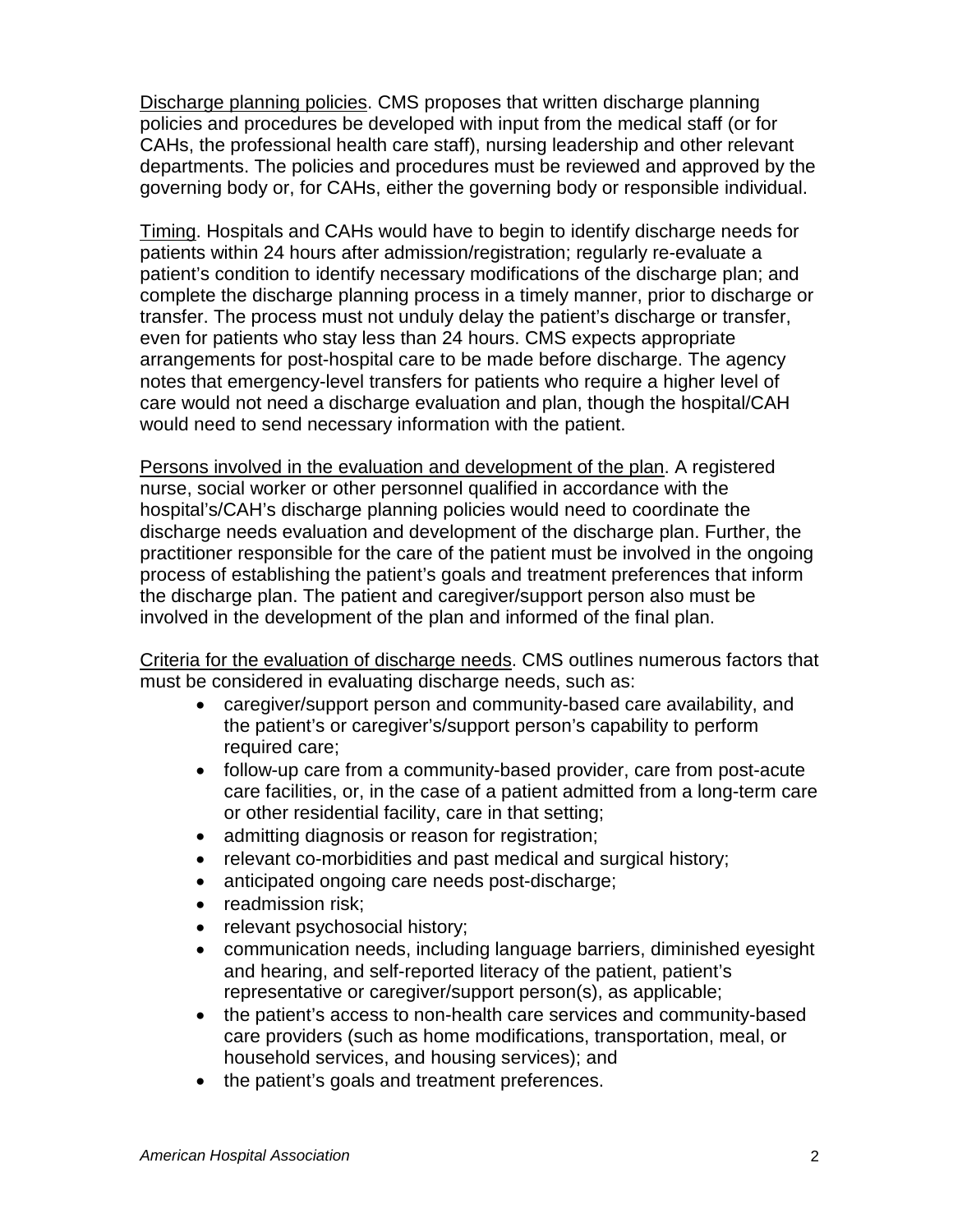IMPACT Act provisions. The IMPACT Act of 2014 expanded the reporting requirements for post-acute care (PAC) providers and requires LTCHs, IRFs, skilled nursing facilities (SNFs) and HHAs to report standardized patient assessment data, and quality and resource use measures. The law aims to build a common data-reporting infrastructure for PAC providers and align quality measurement across PAC settings. It also ties data reporting to payment. For more information, please see AHA's [advisory](http://www.aha.org/hospital-members/advocacy-issues/tools-resources/advisory/2014/141016-legislative-adv.pdf) highlighting key aspects of the legislation**.**

Among the law's requirements, the Department of Health and Human Services (HHS) Secretary must issue regulations that alter the Medicare conditions of participation (CoPs) and related interpretive guidance for PAC providers and general-acute care hospitals and CAHs. Specifically, the CoP changes will require the affected providers "to take into account" in their discharge planning processes the quality, resource use and other measure data mandated by the IMPACT Act.

The proposed rule would require hospitals and CAHs to assist patients (and others, such as families/caregivers/support persons/representatives) in selecting a post-acute provider by using and sharing relevant data that includes (but is not limited to) the quality and resource use measures for HHAs, SNFs, IRFs and LTCHs. The rule does not propose specific quality measures, but indicates that specific measure data would be addressed in other regulations or issuances. Numerous quality measures to comply with the Impact Act have already been finalized through the fiscal year 2016 and calendar year 2016 payment rules for HHAs, SNFs, IRFs and LTCHs.

CMS expects that the hospital or CAH would be available to discuss and answer questions about a patient's post-discharge options and needs. The agency emphasizes that hospitals and CAHs must consider the IMPACT Act quality measure data in light of the patient's goals and treatment preferences, such as the patient's preferred geographic area or the patient's desire to receive continuing care after discharge at home. CMS also stresses that hospitals and CAHs should not make decisions about post-acute care services on behalf of patients and families.

Discharge to Home. CMS defines the phrase ''patients discharged to home'' to include at least "those patients returning to their residence, or to the community if they do not have a residence, who require follow-up with their primary care provider (PCP) or a specialist; HHAs; hospice services; or any other type of outpatient health care service." The phrase would not include patients transferred to another inpatient acute care hospital, inpatient hospice facility or SNF.

CMS proposes that discharge instructions be provided to patients and/or caregiver/support persons as well as any post-acute care provider, if the patient is referred to post-acute services (or for CAHs, if the patient is referred to community-based services). CMS expects that the instructions would be designed to be easily understood by patients and caregivers and recommends the use of the "teach back" method during discharge planning.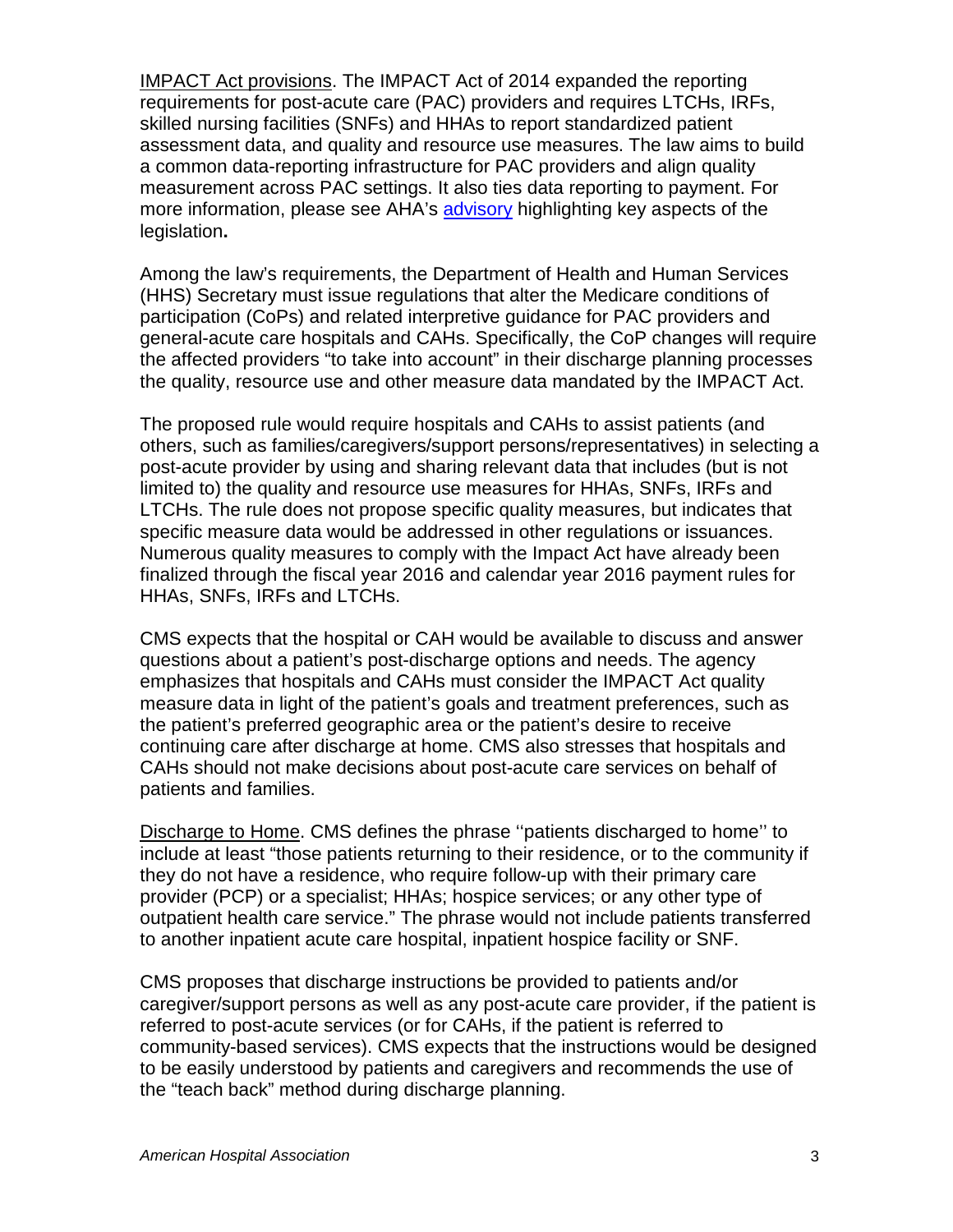The agency outlines specific elements to be included in discharge instructions, such as:

- instruction on post-discharge care to be used by the patient or the caregiver/support person(s) in the patient's home, as identified in the discharge plan;
- written information on warning signs and symptoms that may indicate the need to seek immediate medical attention. This must include written instructions on what the patient or the caregiver/support person(s) should do and who they should contact if these warning signs or symptoms present;
- prescriptions (and for hospitals, over-the counter medications) that are required after discharge, including the name, indication, and dosage of each drug, along with any significant risks and side effects of each drug as appropriate to the patient;
- reconciliation of all discharge medications with the patient's prehospital/CAH admission medications (both prescribed and over-thecounter), *which includes considering how patients will obtain their postdischarge medications*; and
- written instructions regarding the patient's follow-up care, appointments, pending and/or planned diagnostic tests, and pertinent contact information, including telephone numbers, for any practitioners involved in follow-up care or for any providers/suppliers to whom the patient has been referred for follow-up care.

If a follow-up care practitioner is known and identified, the hospital/CAH must send: (1) a copy of the discharge instructions and summary within 48 hours of discharge; (2) pending test results within 24 hours of their availability; and (3) all other necessary information as specified in the section on transfers, below.

Further, hospitals and CAHs would need to establish a post-discharge follow-up process for patients discharged to home, although CMS does not specify the mechanism or timing of follow-up programs. The rule also is unclear as to whether the process would apply to *all* patients discharged to home. CMS states in its regulatory impact analysis that, due to the wide variation in patient situations, there may be no likely benefit from follow-up for some patients. CMS does emphasize the importance of ensuring that hospitals follow up "with their most vulnerable patients, including those with behavioral health conditions" and encourages providers to use follow-up procedures they find cost-effective for particular categories of patients.

Transfers. When transferring patients, hospitals and CAHs would be required to provide specific medical information to the receiving facility. This information is intended to be aligned with the common clinical data set specified in the 2015 Edition health information technology certification criteria final rule published last month. CMS does not propose a specific form, format or methodology for this communication.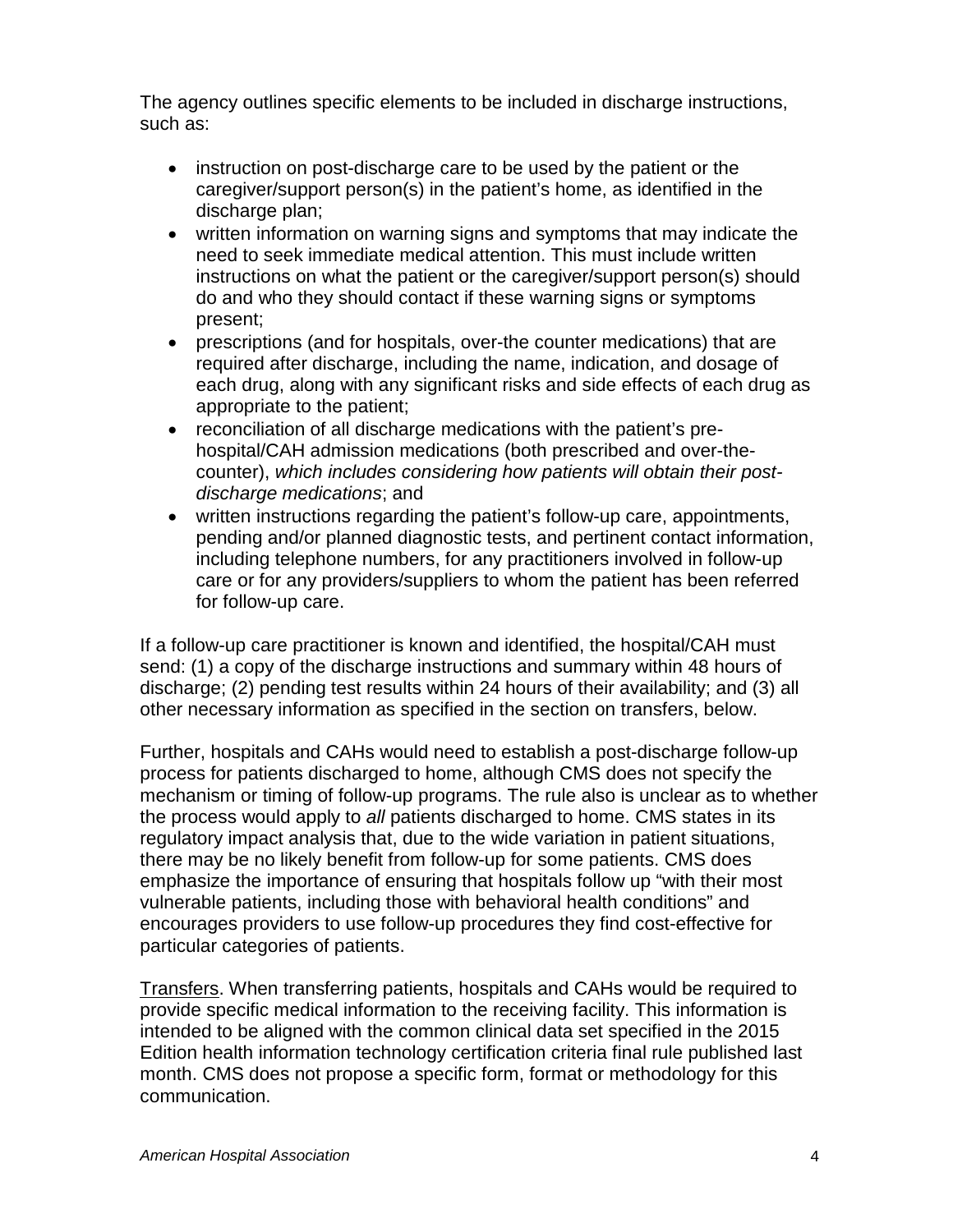The information must include:

- 1. Demographic information, including but not limited to name, sex, date of birth, race, ethnicity and preferred language;
- 2. Contact information for the practitioner responsible for the care of the patient, and the patient's caregiver(s)/support person(s), if applicable;
- 3. Advance directive, if applicable;
- 4. Course of illness/treatment;
- 5. Procedures;
- 6. Diagnoses;
- 7. Laboratory tests and the results of pertinent laboratory and other diagnostic testing;
- 8. Consultation results;
- 9. Functional status assessment;
- 10. Psychosocial assessment, including cognitive status;
- 11. Social supports;
- 12. Behavioral health issues;
- 13. Reconciliation of all discharge medications with the patient's prehospital admission/registration medications (both prescribed and over the counter);
- 14. All known allergies, including medication allergies;
- 15. Immunizations;
- 16. Smoking status;
- 17. Vital signs;
- 18. Unique device identifier(s) for a patient's implantable device(s), if any;
- 19. All special instructions or precautions for ongoing care, as appropriate;
- 20. Patient's goals and treatment preferences; and
- 21. All other necessary information, including a copy of the patient's discharge instructions, the discharge summary and any other documentation as applicable, to ensure a safe and effective transition of care that supports the post-discharge goals for the patient.

Hospital requirements for PAC services. For hospitals only, CMS would retain, but slightly revise, language related to post-discharge services. For patients discharged home and referred for HHA services, or for those transferred to a SNF, IRF or LTCH, the following requirements would apply:

- The hospital must include in the discharge plan a list of HHAs, SNFs, IRFs, or LTCHs that are available to the patient, that are participating in the Medicare program, and that serve the geographic area (as defined by the HHA) in which the patient resides, or in the case of a SNF, IRF, or LTCH, in the geographic area requested by the patient. HHAs must request to be listed by the hospital as available.
- This list must be presented only to patients for whom home health care post-hospital extended care services, SNF, IRF, or LTCH services are indicated and appropriate. The hospital must document in the patient's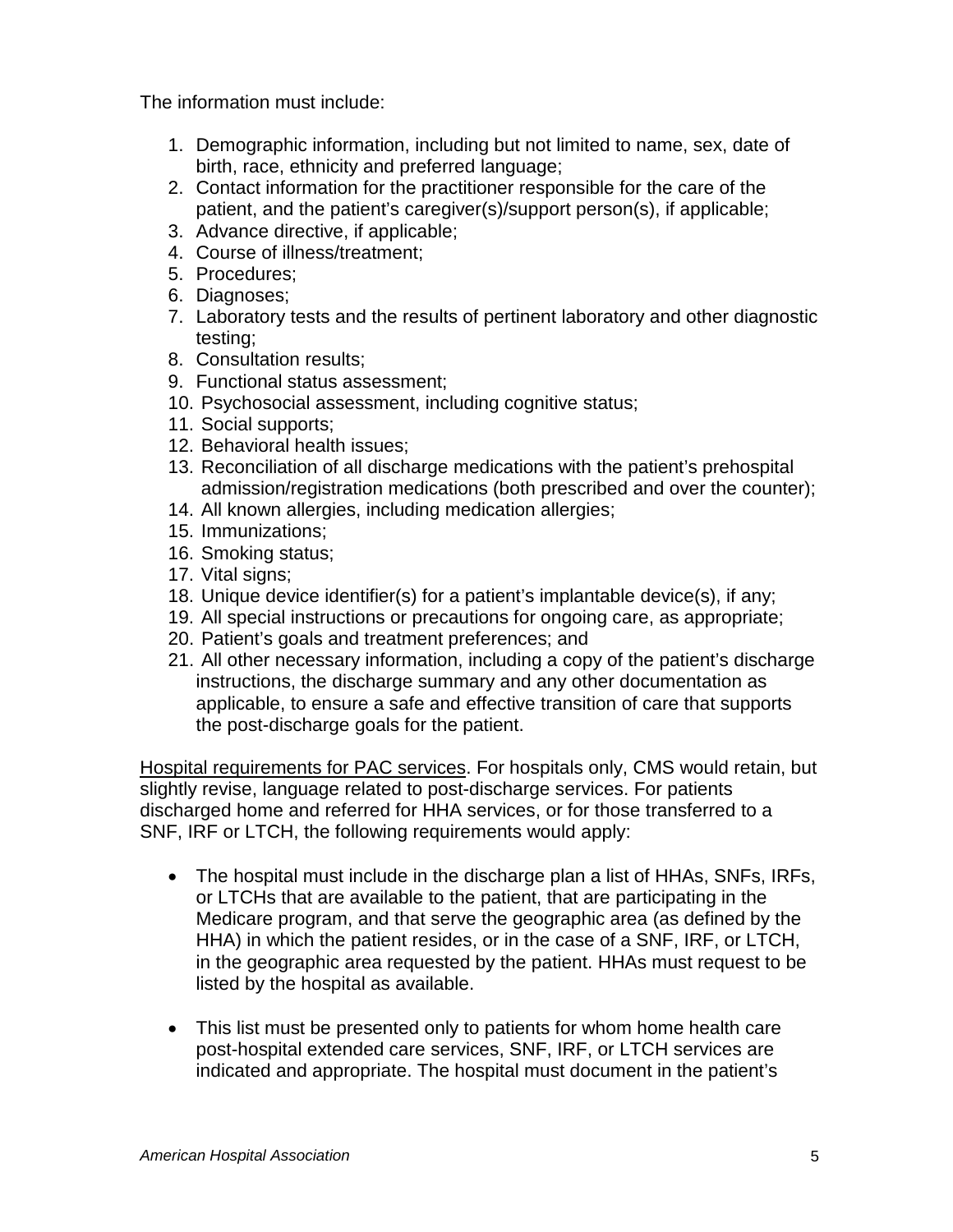medical record that the list was presented to the patient or to the patient's representative.

- For patients enrolled in managed care organizations, the hospital would need to remind patients to verify which practitioners, providers or certified suppliers are in the managed care organization's network. If the hospital has information on which practitioners, providers or certified supplies are in the network of the patient's managed care organization, it must share this with the patient or the patient's representative.
- The hospital must inform the patient/patient's representative of their freedom to choose among participating Medicare providers and suppliers of post-discharge services, and must, when possible, respect the patient's or the patient's representative's goals of care and treatment preferences, as well as other preferences they express. The hospital must not specify or otherwise limit the qualified providers or suppliers that are available to the patient.
- The discharge plan must identify any HHA or SNF to which the patient is referred in which the hospital has a disclosable financial interest, as specified by the HHS Secretary, and any HHA or SNF that has a disclosable financial interest in a hospital under Medicare.

Review of discharge planning process. The rule states that hospitals and CAHs would need to regularly assess their discharge planning processes. This includes ongoing periodic review of a sample of discharge plans, including patients readmitted within 30 days of a previous admission. For CAHs, this assessment would need to take place at least annually.

Prescription drug monitoring programs (PDMPs). CMS specifically asks for comments on: (1) whether providers, in evaluating patient discharge needs, should be required to consult with their state's PDMP to review a patient's risk of non-medical use of controlled substances and substance use disorders; and (2) whether PDMPs should be used in the medication reconciliation process.

#### *Home Health Agencies*

For HHAs, the proposed rule would withdraw and replace the discharge planning proposals included in a previous proposed rule issued in October 2014. In the November 2015 rule, CMS proposes that HHAs develop and implement effective discharge planning processes that prepare patients to be active partners in postdischarge care; promote effective transitions to post-HHA care; and reduce the factors that lead to preventable readmissions. CMS's new discharge planning proposals would require HHAs to: develop a discharge plan for each patient that addresses his or her goals, needs, and treatment preferences; involve patients and caregivers in the development of the plan; and update the plans as needed.

Among the proposed provisions, CMS would require the following: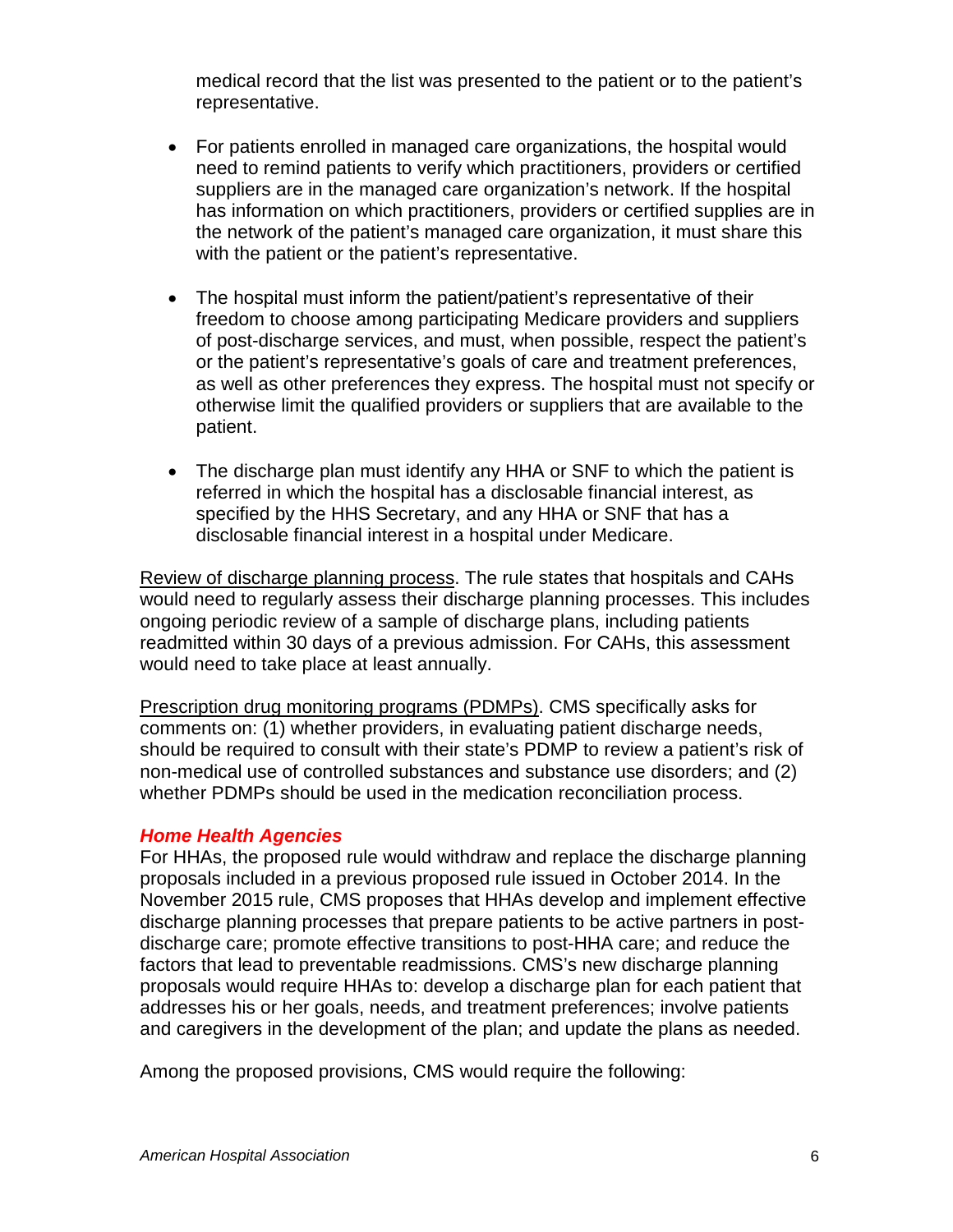Development of the plan. The physician responsible for the home health plan of care would need to be involved in the ongoing process of establishing the discharge plan. The patient and caregiver(s) must be involved in the development of the discharge plan and informed of the final plan. The HHA must consider caregiver/support person availability, and the patient's or caregiver's capability to perform required care, as part of the identification of discharge needs.

IMPACT Act provisions. For patients transferred to another HHA or discharged to a SNF, IRF, or LTCH, HHAs would be required to follow the same procedures outlined above for hospitals and CAHs, as it relates to IMPACT Act implementation.

Completion of the discharge plan. The evaluation of the patient's discharge needs and the discharge plan must be documented, completed on a timely basis and included in the clinical record. The results of the evaluation must be discussed with the patient or patient's representative.

Discharge or transfer summary content. The HHA must send necessary medical information to a receiving facility or health care practitioner. Necessary medical information must include criteria nearly identical to #1-18 for hospitals and CAHs outlined above, as well as:

- Recommendations, instructions or precautions for ongoing care, as appropriate;
- Patient's goals of care and treatment preferences;
- The patient's current plan of care, including goals, instructions and the latest physician orders; and
- Any other information necessary to ensure a safe and effective transition of care that supports the post-discharge goals for the patient.

CMS notes that some of the proposed medical information components in this provision may not apply to patients. Therefore, HHAs would need to use "N/A" or another appropriate notation for non-applicable elements.

### *NEXT STEPS*

The AHA will submit comments to CMS and encourages members to submit their own letters to CMS. Comments are due by Jan. 4, 2016 at 5 p.m. ET and may be submitted electronically at [http://www.regulations.gov.](http://www.regulations.gov/) **Please refer to file code CMS-3317-P.** 

To develop our comment letter, we seek member feedback on CMS's proposals. We are concerned about the resources that may be required to implement all of the changes for all providers, and we ask for your input on the following questions:

1. How closely do the agency's proposals for discharge planning resemble what you are already doing? What are the main differences?